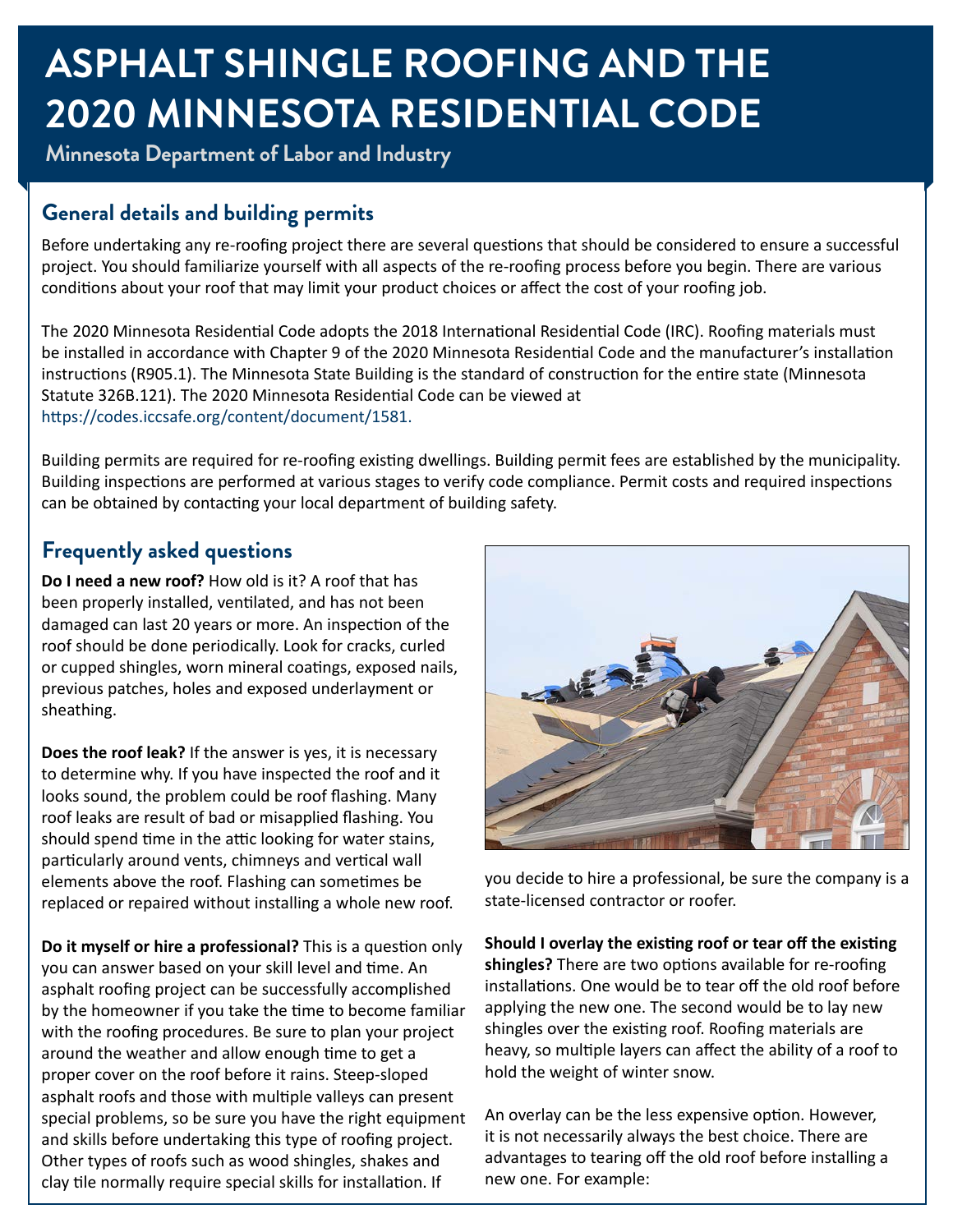- If there are any defects in the roof deck, they will be revealed when the roof is torn off. These defects should be repaired before applying the new roof. If condensation problems exist in the attic, they too will be revealed when the roof is torn off. Properly designed attic ventilation can then be installed in order to help eliminate such problems.
- When the old roof is torn off, an ice-protection underlayment must be installed before applying the new roof. This will help prevent ice damage.
- Tearing off the old roof and starting with a clean deck before re-roofing may result in a smoother finished-roof system.
- Tearing off the old roof will typically result in a longer roof life than when the roof has been laid over. This is because they are installed smooth over sound material and have new underlayment installed.

An overlay of asphalt shingles must also comply with the shingle manufacturer's installation instructions for overlays.

**Recovering versus replacement?** Do not install new roof coverings without first removing all existing layers of roof coverings where any of the following conditions exist:

- Where the existing roof or roof covering is water-soaked or has deteriorated to the point that the existing roof or roof covering is not adequate as a base for additional roofing.
- Where the existing roof covering is wood shake, slate, clay, cement or asbestos-cement tile.
- Where the existing roof has two or more applications of any type of roof covering.

#### **Exceptions:**

- 1. Complete and separate roofing systems, such as standing-seam metal roof systems, that are designed to transmit the roof loads directly to the building's structural system and that do not rely on existing roofs and roof coverings for support, do not require the removal of existing roof coverings.
- 2. Installation of metal panel, metal shingle and concrete and clay tile roof coverings over existing wood shake roofs are not permitted when the application is in accordance with Section R908.4.
- 3. The application of new protective coating over existing spray polyurethane foam roofing systems is permitted without tear-off of existing roof coverings.
- 4. Where the existing roof assembly includes an ice barrier membrane that is adhered to the roof deck, the existing ice barrier membrane is permitted to remain in place and be covered with an additional layer of ice barrier membrane in accordance with Section R905 and the manufactures installation instructions.



#### **What is roof slope and does it limit the choice of shingles?** Asphalt shingles can only be used on roof slopes of two units vertical in 12 units horizontal (2:12) or greater. The slope of the roof is measured by the vertical rise of the roof to the horizontal run and is expressed as a fraction. A "4:12 roof slope" means the roof rises 4 feet for every 12 feet of horizontal roof span.

Roof slopes between 2:12 and 4:12 can use shingles, but require roof application techniques to take into account a greater potential for ice dam water backup. Roof slopes between 2:12 and 4:12 require a double underlayment application in accordance with Section R905.2.7. Slopes of 4:12 and above can use standard asphalt roofing applications (R905.2.2).

**What are the ventilation requirements?** Roof ventilation is required and must be installed in accordance with Section R806 of the 2020 Minnesota Residential Code and the manufacturer's installation instructions.

Enclosed attics and enclosed rafter spaces formed where ceilings are applied directly to the underside of the roof rafters must have cross ventilation for each separate space by ventilating openings protected against the entrance of rain or snow. Ventilating openings must be provided with corrosion-resistant wire cloth screening, hardware cloth mesh, or similar material with 1/16 inch minimum to 1/4 inch maximum openings.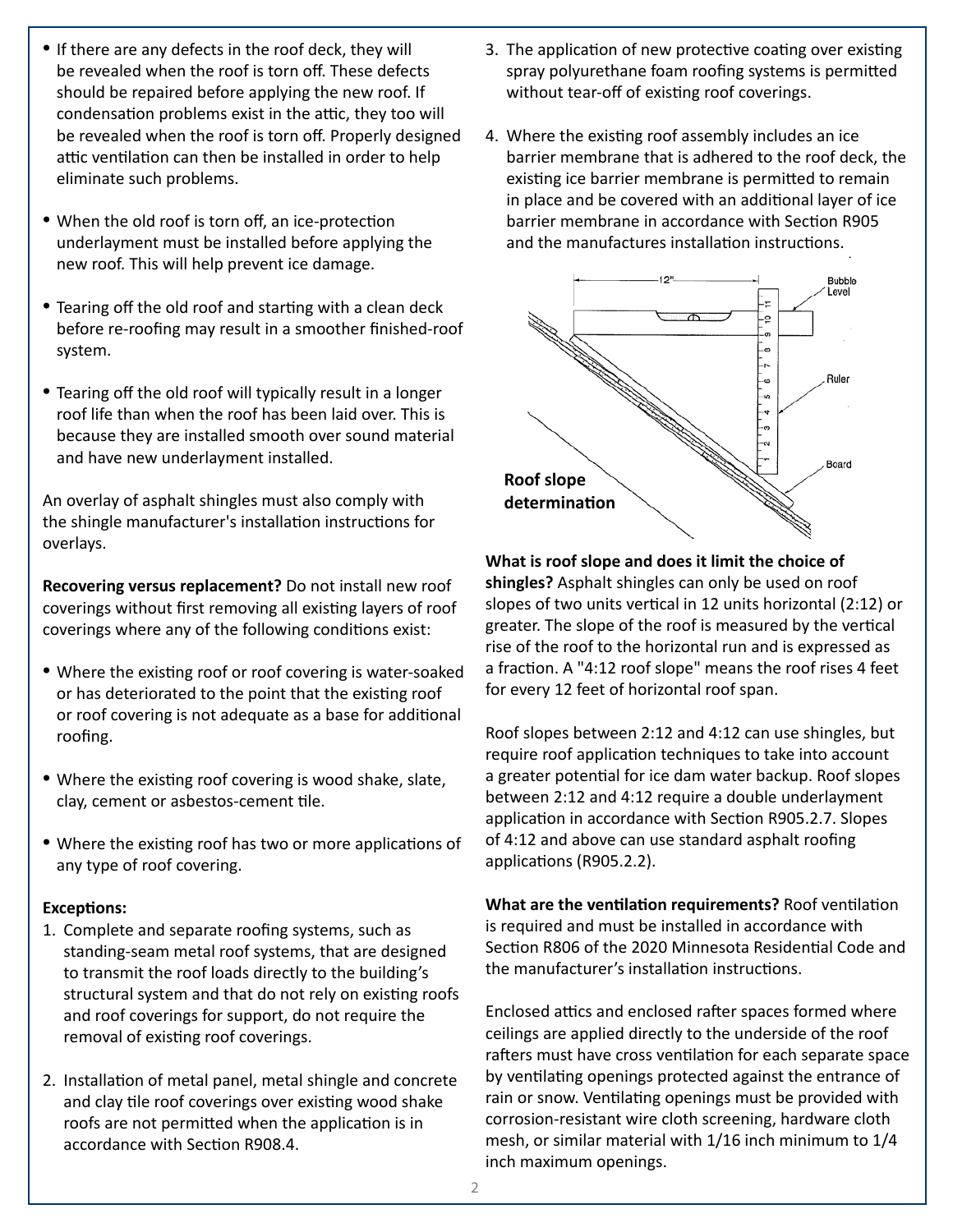Minimum vent area: The minimum net free ventilating area is 1/150 of the area of the vented space. Exception: The minimum net free ventilation area is 1/300 of the vented space provided both of the following conditions are met:

- 1. A Class I or II vapor retarder is installed on the warm-inwinter side of the ceiling.
- 2. At least 40 percent and not more than 50 percent of the required ventilating area is provided by ventilators located in the upper portion of the attic or rafter space. Upper ventilators can be located no more than 3 feet below the ridge or highest point of the space, measured vertically. The balance of the required ventilation must be located in the bottom one-third of the attic space. Where the location of wall or roof framing members conflict with the installation of upper ventilators, installation more than 3 feet below the ridge or highest point of the space are not permitted.

It might be necessary to add ventilation with your new roof to meet these standards.

**What function does shingle underlayment serve?** An underlayment, commonly known as roofing felt, will:

- Protect the roof deck from moisture prior to shingle application.
- Provide a degree of back-up protection in the event water gets under roofing shingles.

Protection against ice dams can be obtained by using a special waterproof shingle underlayment at the eaves or



lower edges of the roof, in addition to installing adequate ventilation and proper insulation in the attic. The code in Minnesota requires this special waterproof shingle underlayment at the eaves or lower edges of the roof.

#### **How can you determine if the roof is properly ventilated?**

An attic needs to breathe. An effective ventilation system will help prevent attic heat build-up, attic moisture and condensation, and ice dam build-up.

Research has shown that proper ventilation is necessary if the shingles are to last their design life.

## **Code requirements for asphalt shingles**

A typical installation of asphalt shingles is illustrated on page 5 for use on roofs 4:12 and greater. However, the code also permits application on a roof that has a slope of less than 4:12 if the low-slope-roofing procedures are used.

#### **Roof deck sheathing**

Roof covering materials such as asphalt shingles must be installed on solidly sheathed roofs. Solidly sheathed roofs include structural panels such as plywood and oriented strand board (OSB) with 1/8" gaps between panels as required by panel manufacturers.

Wood boards are also considered as solidly sheathed, provided the spacing between boards complies with the shingle manufacturer's installation requirements. If the spacing between boards is too large, a structural panel applied over the deck boards is required to be considered a solidly sheathed roof.

#### **Fasteners**

Fasteners for asphalt shingles must be galvanized steel, stainless steel, aluminum or copper roofing nails, minimum 12 gage shank with a minimum 3/8 inch head, of a length to penetrate through the roofing materials and a minimum of 3/4 inch into the roof sheathing. Where the roof sheathing is less than 3/4 inch thick, the fasteners must penetrate through the sheathing. Fasteners must comply with ASTM F 1667. Staples are not permitted for shingle application unless specifically noted in the manufacturer's installation instructions on the shingle package.

#### **Underlayment**

The code requires that underlayment of one layer of nonperforated Type 15 felt lapped two inches horizontally and four inches vertically to shed water. In addition, an ice barrier that consists of at least two layers of underlayment cemented together or of a self-adhering polymer modified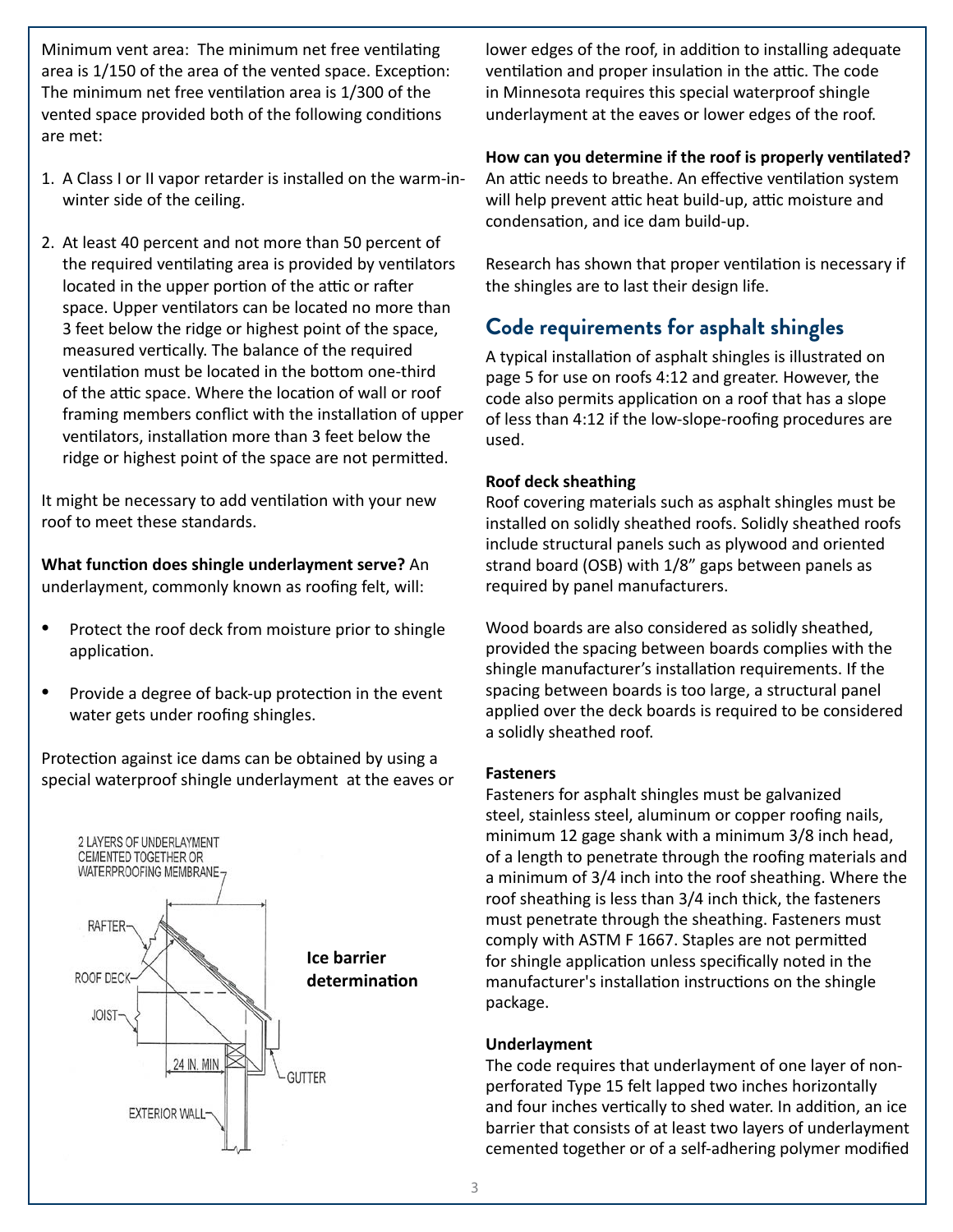bitumen sheet, be used in lieu of normal underlayment and extend from the eave's edge to a point at least 24 inches inside the exterior wall line of the building. Ice barrier protection at eaves is required in Minnesota.

#### **Valley linings**

Install valley linings in accordance with manufacturer's installation instructions before applying shingles. Permitted valley linings include:

- 1. For open valley (valley lining exposed) lined with metal: 24 inches wide and of any of the corrosion-resistant metals in Table R905.2.8.2.
- 2. For open valleys: Two plies of mineral surface roll roofing, complying with ASTM D 3909 or ASTM D 6380 Class M. The bottom must be 18 inches and the top layer a minimum of 36 inches wide.
- 3. For closed valleys (valley covered with shingles): one ply of smooth roll roofing complying with ASTM D 6380 and at least 36 inches wide or valley lining as described in items 1 and 2. Self-adhering polymer modified bitumen underlayment complying with ASTM D 1970 can be used in lieu of the lining material.

#### **Cricket and saddle**

Install a cricket or saddle (see illustration, page 5) on the ridge side of any chimney greater than 30 inches wide. Cricket or saddle coverings must be sheet metal or the same material as the roof covering.

#### **Sidewall flashing**

Sidewall flashing against a vertical sidewall (see illustration, page 5) must be continuous or step flashing and a minimum of 4 inches and 4 inches in width and direct water away from the vertical sidewall onto the roof or gutter.

#### **Kickout flashing**

Install kickout flashing where the lower portion of a sloped roof stops within the plane of an intersecting wall cladding to divert or kick out water away from the assembly (see illustration, page 5).

#### **Other flashing**

Apply other flashing, such as flashing against a verticalfront wall and the soil stack, vent pipe and chimney flashing, according to the asphalt shingle manufacturer's instructions. Replace existing flashings that are part of the assembly where rusted, damaged or deteriorated. Flashing must be reconstructed to comply with approved manufacturer's installation instructions.

#### **Drip edge**

Drip edge is not required unless specifically required by the manufacturer's installation instructions.

#### **Repairs or replacement of asphalt shingles**

Repair or replacement of asphalt shingles damaged by wind or other events are not addressed in the 2020 Minnesota Residential Code. Repair or replacement of asphalt shingles is only permitted when complying with the shingle manufacturer's specified installation instructions for such work.

#### **Wind speed design for asphalt shingles**

The 2020 Minnesota Residential Code requires shingles to be designed for a 115 mph maximum ultimate design wind speed (R301.2.1). This wind speed equates to a maximum basic wind speed of 90 mph, the same as required in previous codes. Asphalt shingle product labeling must indicate compliance with ASTM D3161 classifications A, D, F or ASTM D7158 classifications D, G, H and identify a maximum ultimate design wind speed of at least 115 mph (R905.2.4.1).